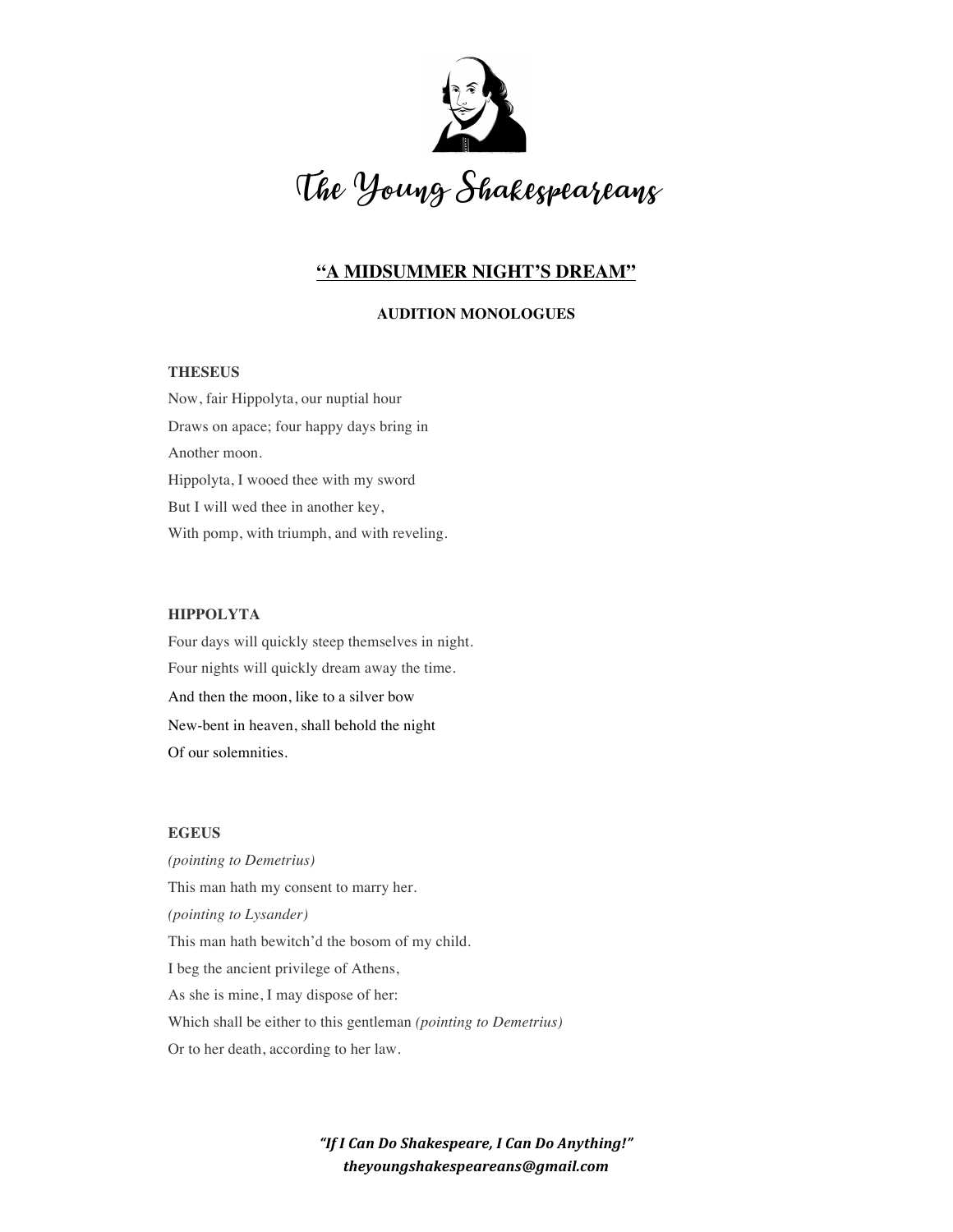# **LYSANDER**

Hear me, Hermia. I have a widow aunt, she hath no child. From Athens is her house remote seven leagues, There, gentle Hermia, may I marry thee. Steal forth thy father's house tomorrow night. And in the wood, a league without the town— There will I stay for thee.

#### **HERMIA**

My good Lysander! By all the vows that ever men have broke In number more than ever women spoke, In that same place thou hast appointed me, Tomorrow truly will I meet with thee.

## **HERMIA**

*(waking)* Help me, Lysander, help me! Do thy best To pluck this crawling serpent from my breast. Lysander!—What, removed?—Lysander, lord!— Either death or you I'll find immediately.

# **DEMETRIUS**

I love thee not, therefore pursue me not. Where is Lysander and fair Hermia? Thou told'st me they were stol'n unto this wood. Hence, get thee gone, and follow me no more.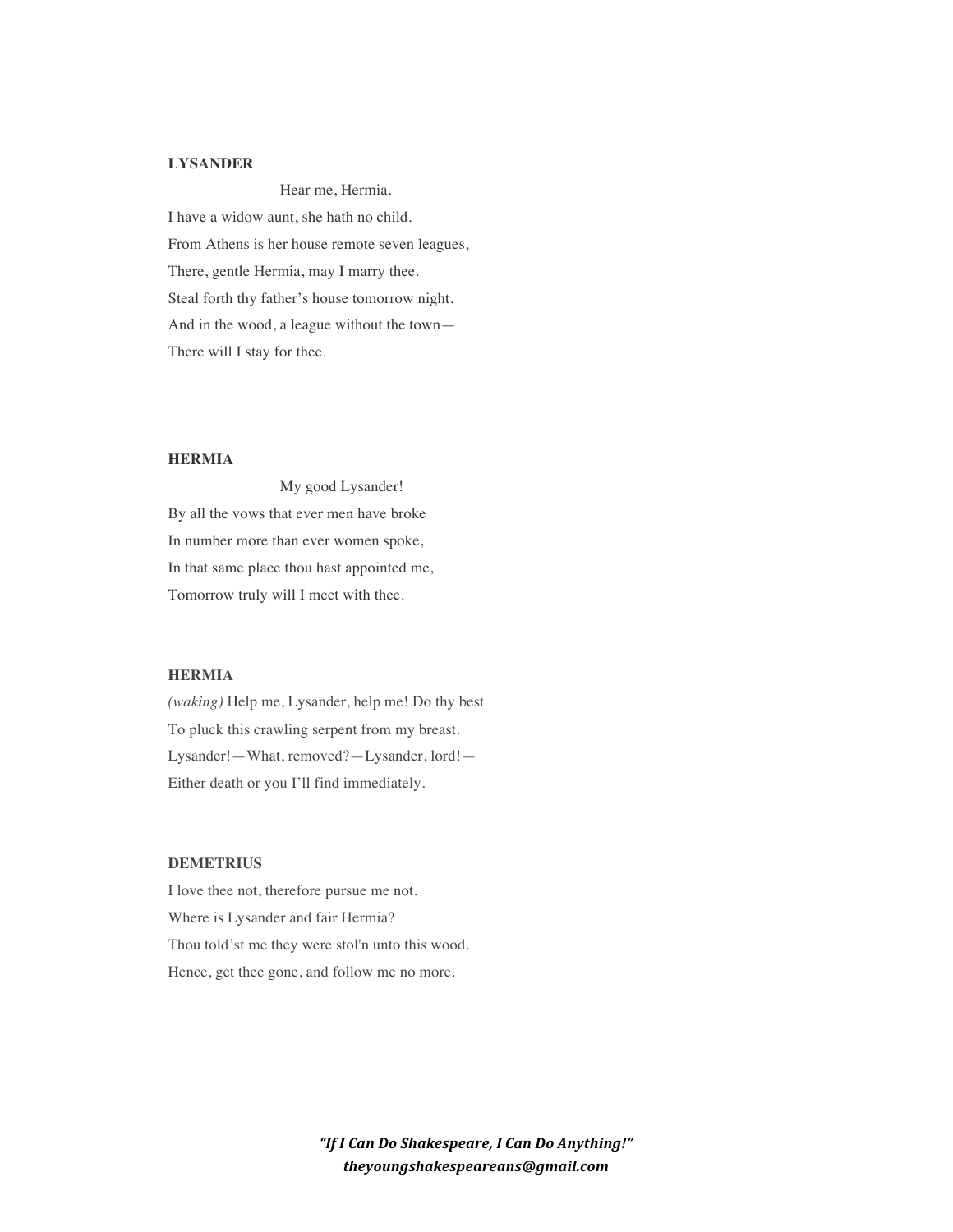#### **HELENA**

How happy some o'er other some can be! Through Athens I am thought as fair as she. But what of that? Demetrius thinks not so; He will not know what all but he do know: For ere Demetrius looked on Hermia's eyne, He hailed down oaths that he was only mine. I will go tell him of fair Hermia's flight. Then to the wood will he tomorrow night Pursue her. But herein I enrich my pain, To have his sight thither and back again.

# **QUINCE (as PROLOGUE)**

This man is Pyramus, if you would know. This beauteous lady Thisbe is certain. This man, with lime and roughcast, present Wall, And with his cap of gold is also Moon. This grisly beast, is "Lion" called by name.

# **SNUG (as LION)**

You, ladies, you whose gentle hearts do fear The smallest monstrous mouse that creeps on floor, May now perchance both quake and tremble here, When lion rough in wildest rage doth roar.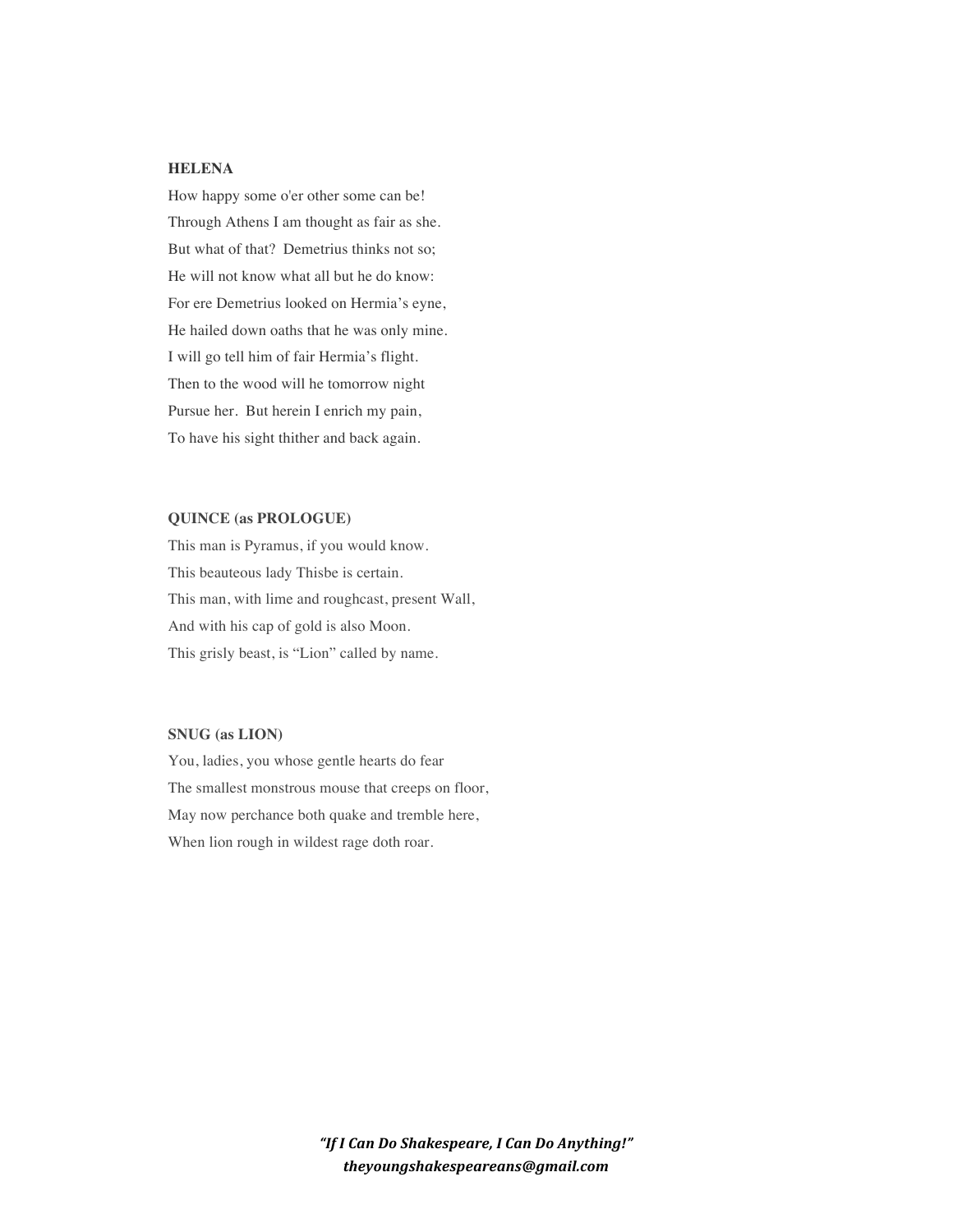### **BOTTOM (as PYRAMUS)**

*(seeing Thisbe's bloody mantle on the ground)* Eyes, do you see? How can it be? Thy mantle good. What, stained with blood? Come, tears, confound! Out, sword, and wound! Now am I dead. Now am I fled. Tongue, lose thy light. Moon, take thy flight. Now die, die, die, die, die. *(dies)*

### **FLUTE (as THISBE)**

| <i>(in regular voice)</i>     | Most radiant Pyramus,                           |
|-------------------------------|-------------------------------------------------|
| ( <i>in higher pitch</i> )    | Most radiant Pyramus,                           |
| ( <i>in very high pitch</i> ) | Most radiant Pyramus, most lily-white of hue,   |
|                               | Of color like the red rose on triumphant brier, |
|                               | I'll meet thee, Pyramus, at Ninny's tomb.       |

# **FLUTE (as THISBE)**

Asleep, my love? What, dead, my dove? O Pyramus, arise! Speak, speak. Quite dumb? Dead, dead? A tomb Must cover thy sweet eyes. Tongue, not a word. Come, trusty sword. Come, blade, my breast imbrue. *(stabs herself)* And, farewell, friends; thus Thisbe ends. Adieu, adieu, adieu. *(dies)*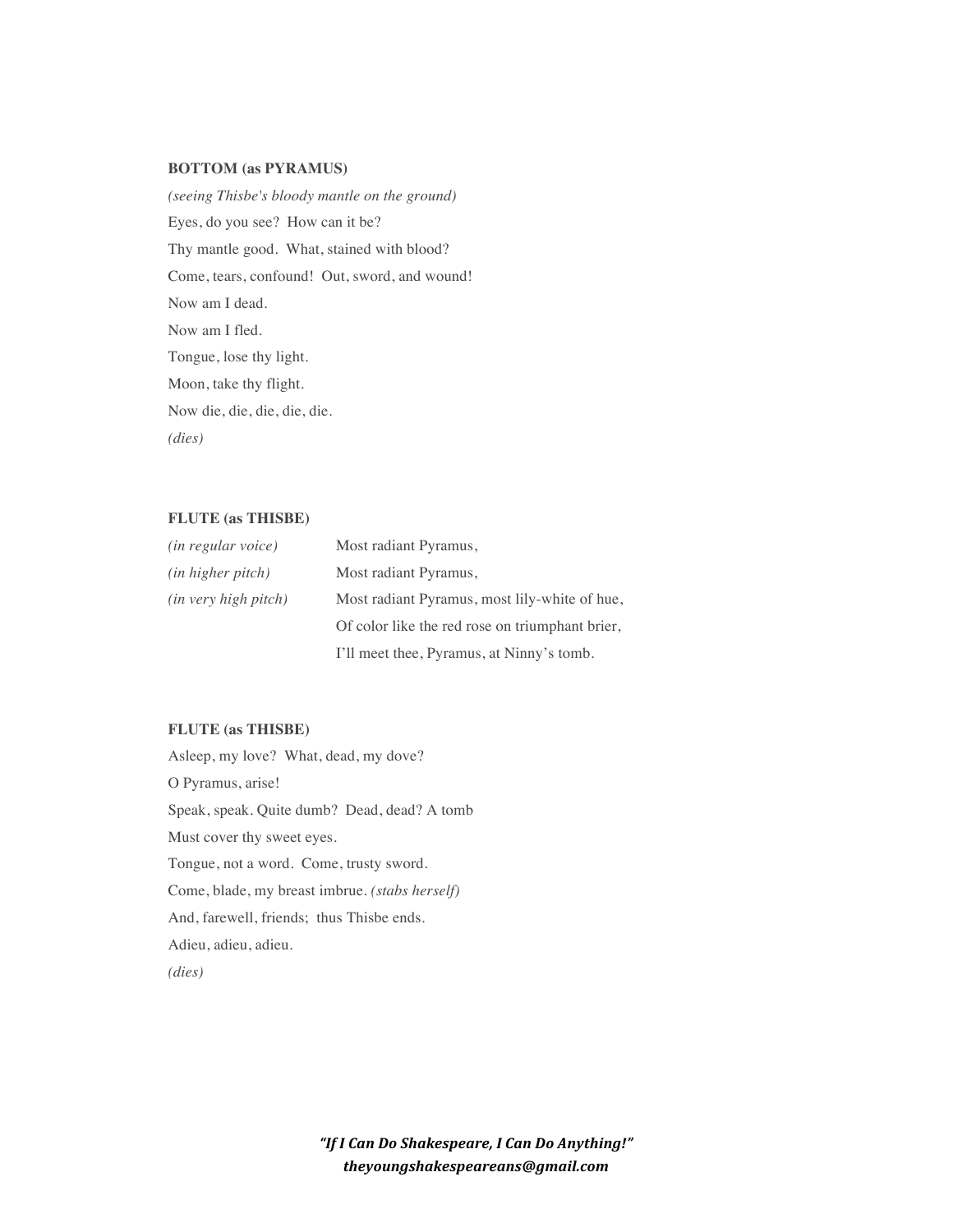## **OBERON**

*(to* PUCK*)* My gentle Puck, come hither. I once beheld a little western flower. The juice of it on sleeping eyelids laid Will make or man or woman madly dote Upon the next live creature that it sees. Fetch me this flower, and be thou here again.

#### **OBERON**

*(squeezing flower juice on TITANIA 's eyelids)* What thou seest when thou dost wake, Love and languish for his sake. When thou wakest, it is thy dear. Wake when some vile thing is near

#### **TITANIA**

The Fairyland buys not the child of me. His mother was a votaress of my order, But she, being mortal, of that boy did die. And for her sake do I rear up her boy, And for her sake I will not part with him.

## **TITANIA**

Out of this wood do not desire to go. Thou shalt remain here whether thou wilt or no. And I do love thee. Therefore go with me. I'll give thee fairies to attend on thee. Peaseblossom, Cobweb, Moth, and Mustardseed!